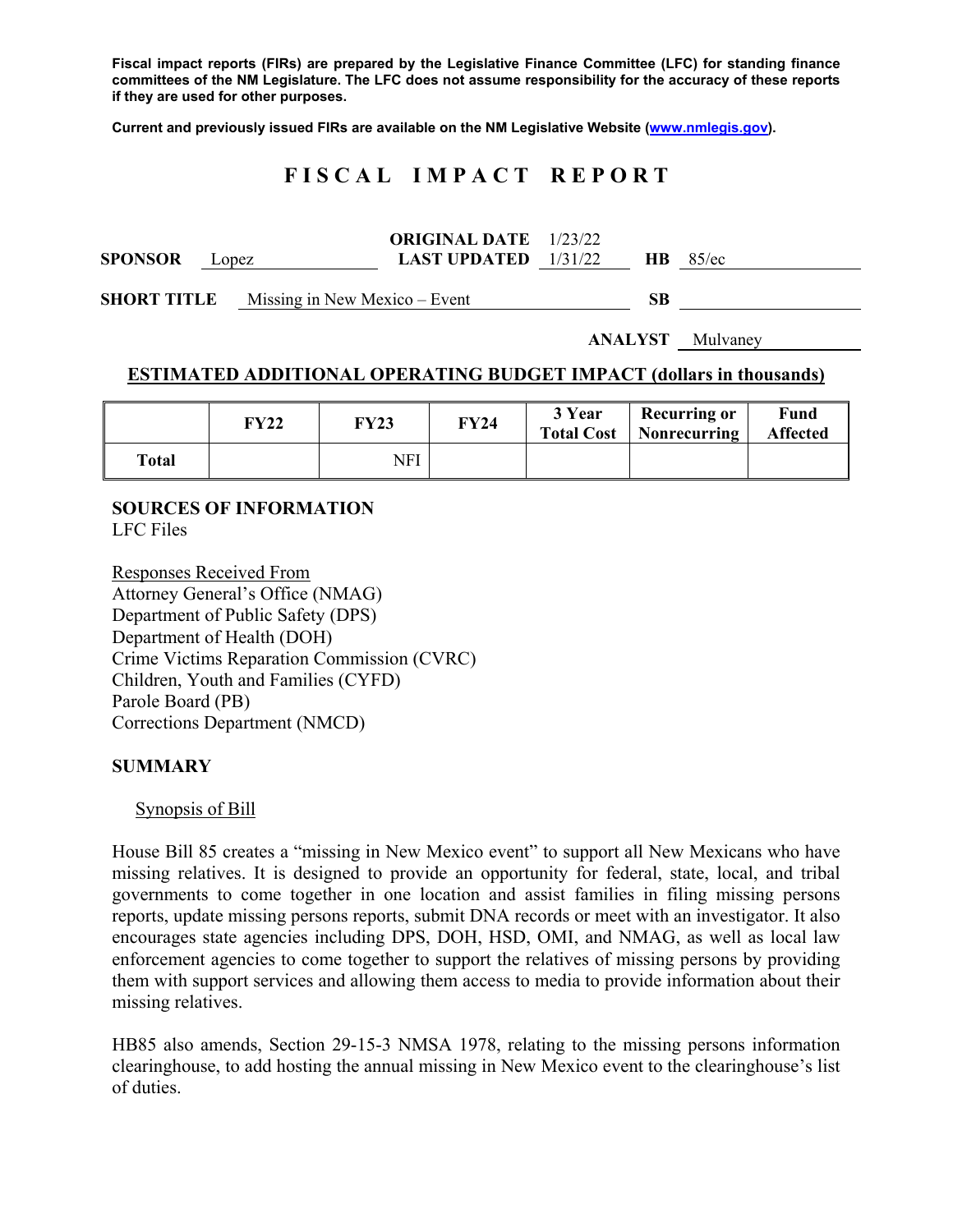Section 1 adds a new section to the Missing Persons Information and Reporting Act which states that each year, the Department of Public Safety, in collaboration with the clearinghouse, shall host a missing in New Mexico event in support of all New Mexicans who are searching for missing relatives.

The event is designed to provide an opportunity for tribal, local, state, and federal governments to come together in one location to:

- 1. Assist families in finding their loved ones by providing missing persons reports, submit DNA records and other identifying data and/or meet with an investigator.
- 2. Provide a network for New Mexicans with missing relatives to heal, access support services and access media outlets to distribute information about missing relatives to the general public.

This bill contains an emergency clause and would become effective immediately upon signature by the governor.

# **FISCAL IMPLICATIONS**

This bill does not contain an appropriation. It is unclear how the event will be funded. DPS states it can absorb the initial cost projections for this new initiative with existing FTE budget resources.

## **SIGNIFICANT ISSUES**

According to the U.S. Government Accountability Office, October 2021 report 22-104045:

The total number of missing or murdered Indigenous women—referred to as American Indian and Alaska Native (AI/AN) women in this report— is unknown because, for several reasons, federal databases do not contain comprehensive national data on all AI/AN women reported missing. For example, federal law requires federal, state, and local law enforcement agencies—but not tribal law enforcement agencies—to report missing children under the age of 21, but not those over 21. In addition, instances of missing AI/AN women may be underreported due to mistrust of law enforcement and other reasons.

Implementation of data-related requirements in two laws, enacted in October 2020, present opportunities to increase and improve data on the number of missing or murdered Indians, including AI/AN women. For example, Savanna's Act requires tribal consultations on how to improve tribal data relevance and access to databases. The Department of Justice (DOJ) has taken some steps to analyze data in federal databases related to cases of missing or murdered AI/AN women, including publishing more detailed single-year statistics in 2020 on missing persons by race, gender, and age. However, data analyses efforts are in the early stages, and DOJ does not have a plan to continue these efforts past November 2021. Developing such a plan could provide DOJ and other stakeholders with information to better understand the nature of the missing or murdered AI/AN crisis and identify emerging trends.